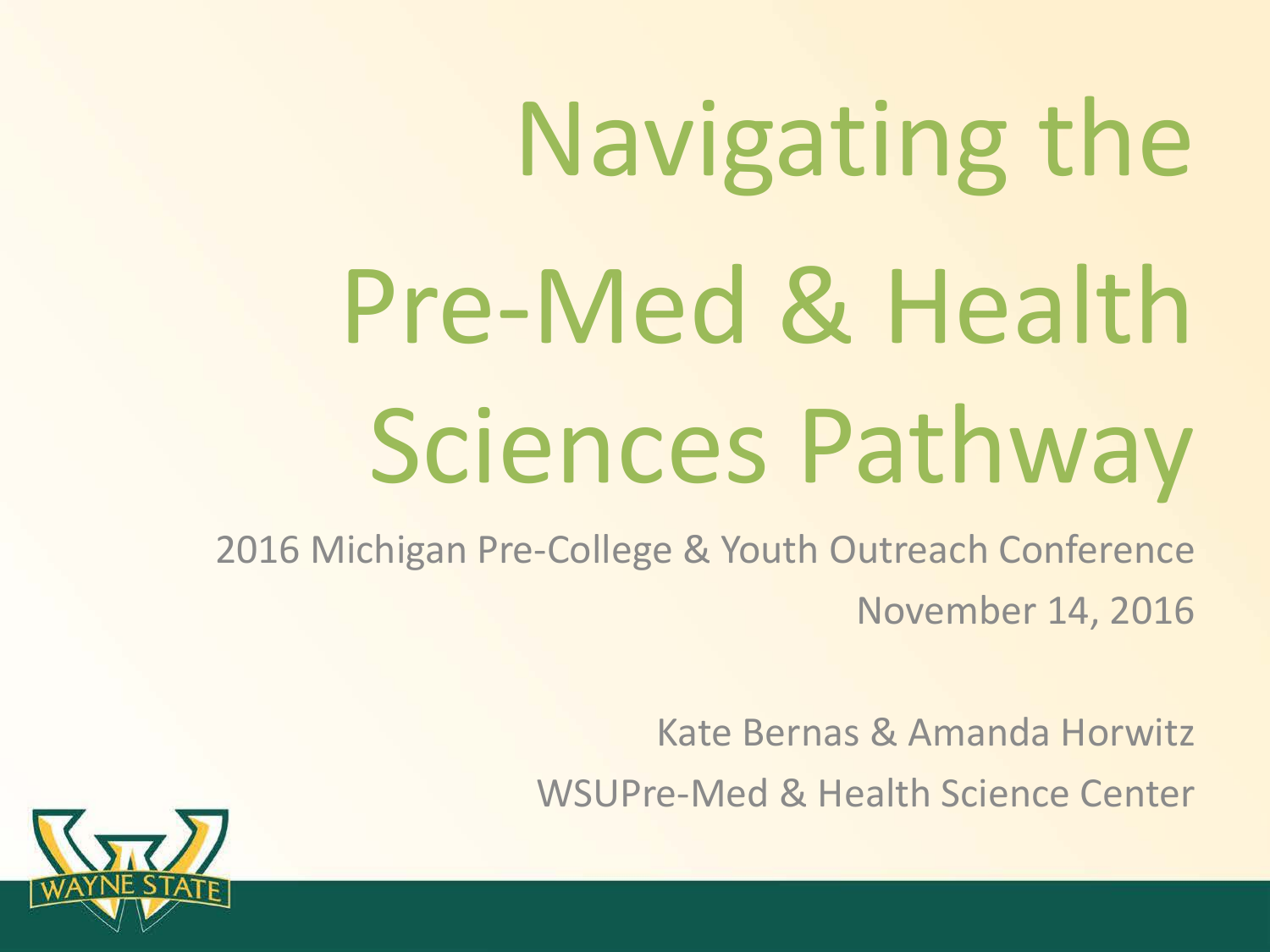### Our Journey Today

WSU Pre-Med & Health Science Center Who We Are & What We Do… Current Practices The "Interest Funnel" Pre-College Outreach Future Plans Q & A

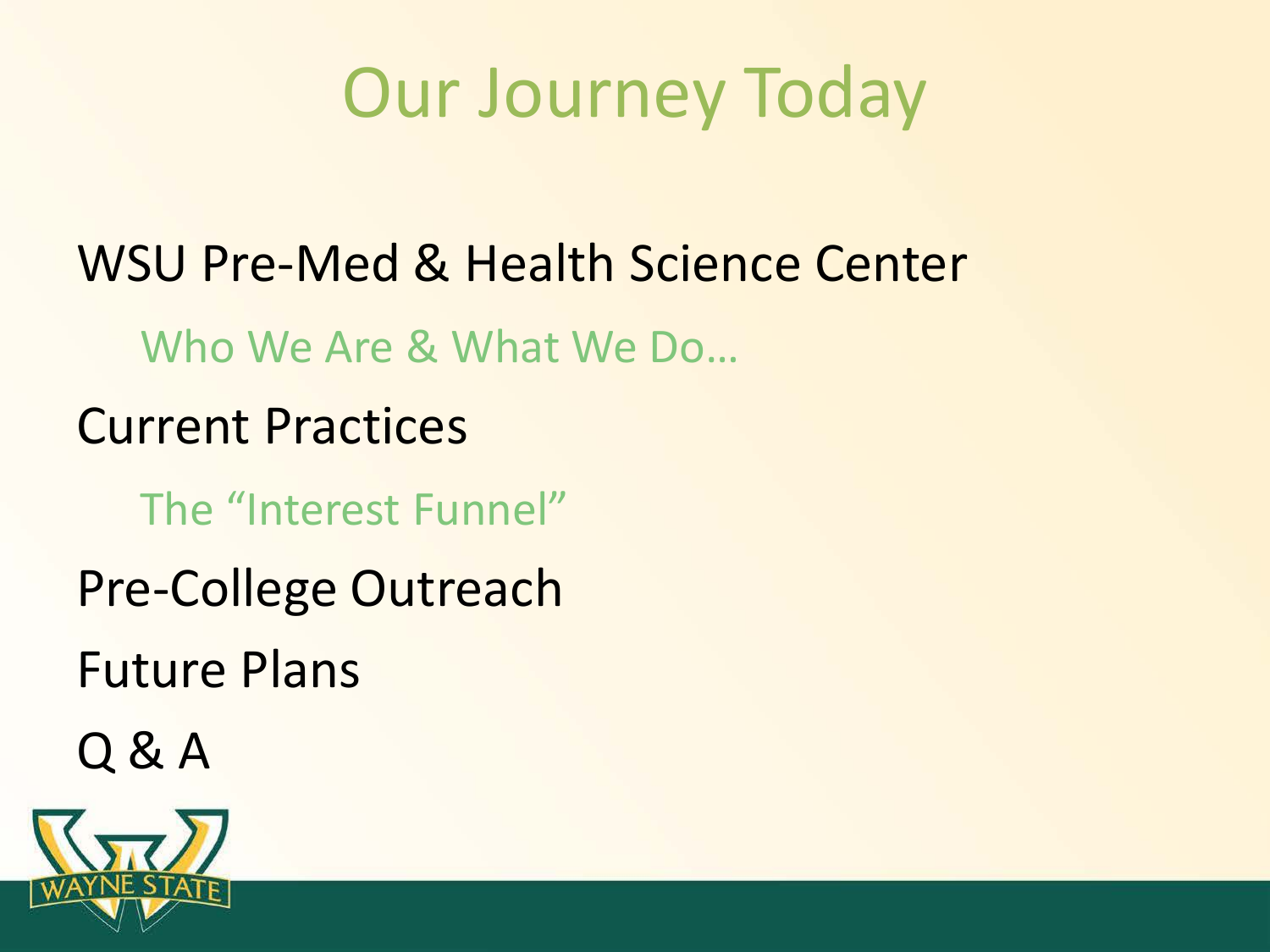## WSU Pre-Med & Health Science Center

- Average of 500 incoming "pre-med" freshmen yearly
- 5 advisors
- holistic advising
- Pre-med, pre-dental, pre-physician assistant studies, pre-vet, pre-pharmacy, prepathologist assistant, pre-physical therapy, pre-occupational therapy, other programs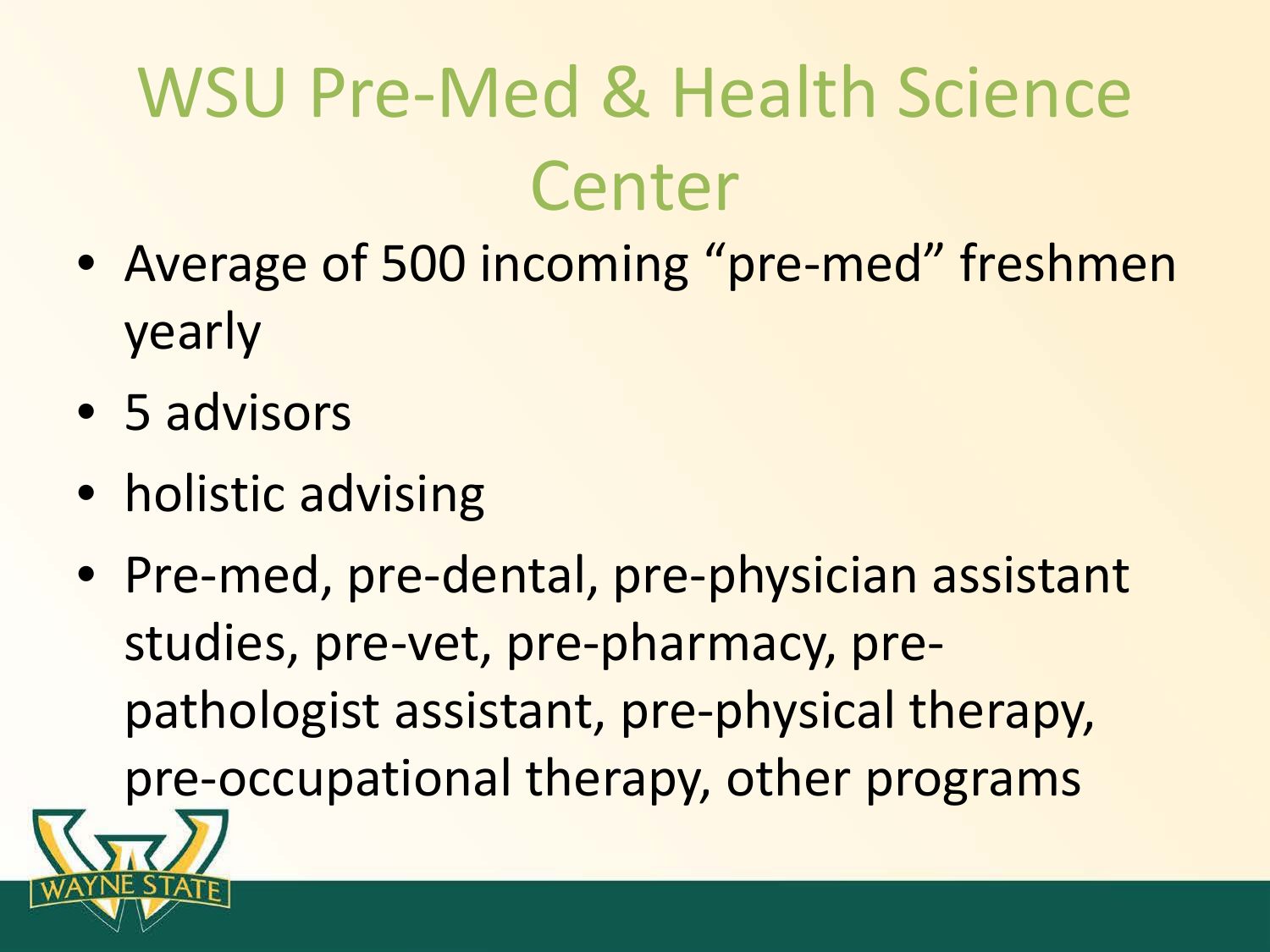



PMHSC "Check-Up"

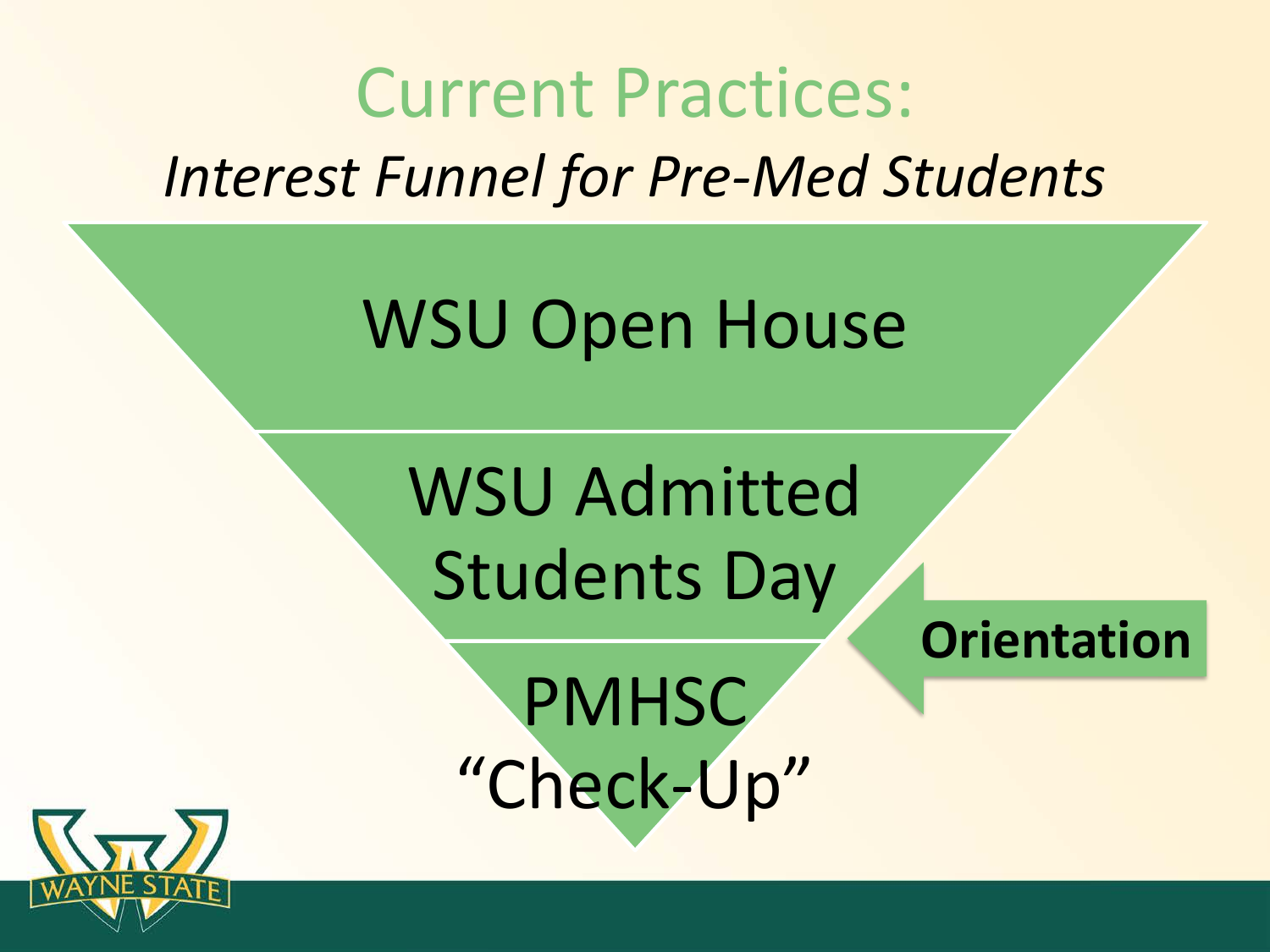## Pre-College Outreach

- High School Pre-Med Info Sessions
	- – Goal = demystify the "what I need to be doing in high school to get ahead for college" myth
	- Conducted on campus or at high school
	- Sample [High School Pre-Med Info Session](http://prezi.com/a5k9efqw0fwa/?utm_campaign=share&utm_medium=copy&rc=ex0share)

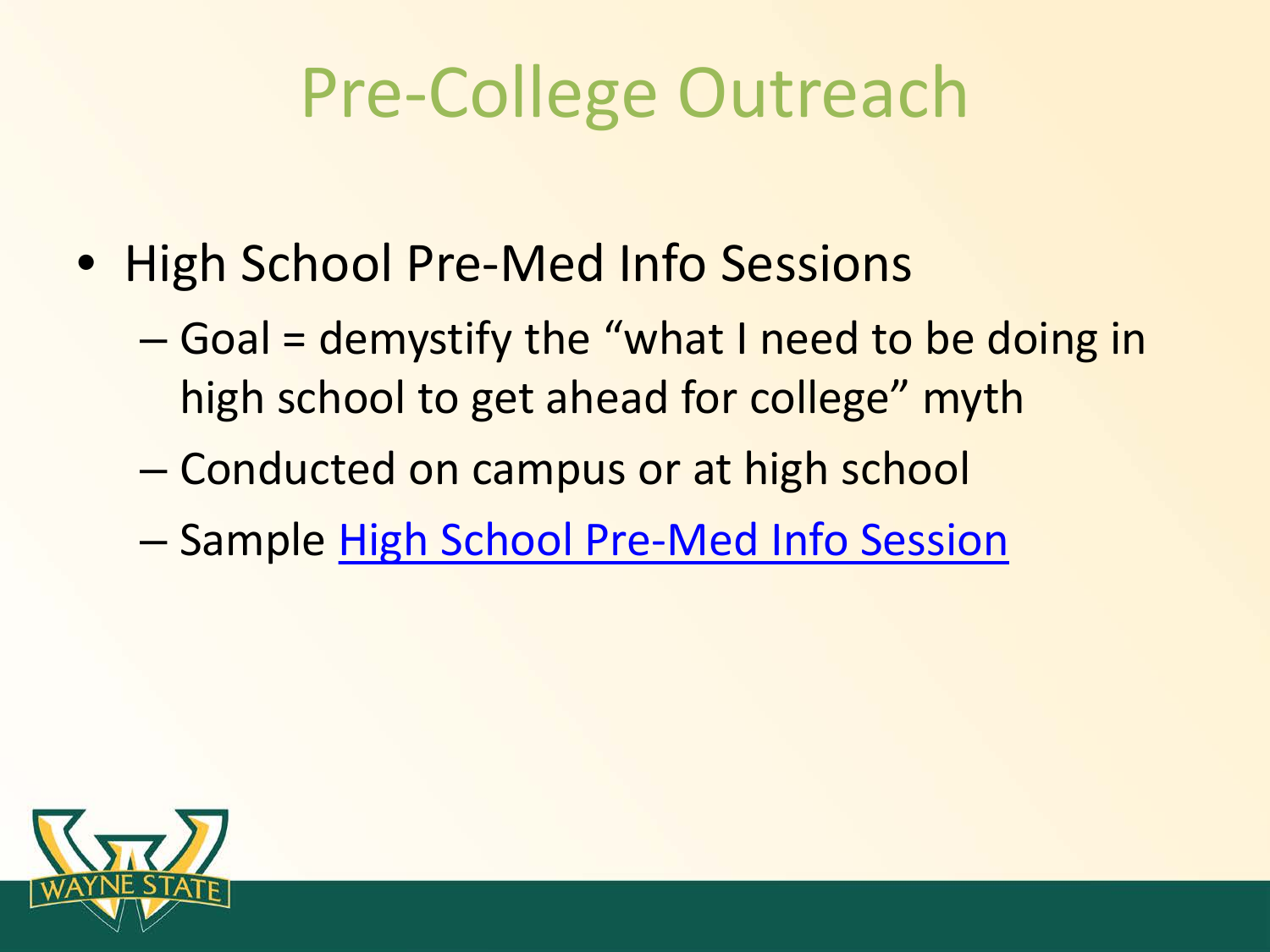#### Future Plans

- Educator/counselor professional development sessions
- Pre-med undergraduate and/or medical student mentoring
- "Pre-Med Open House" for high school students
- Targeted recruiting programs with WSU Admissions Office